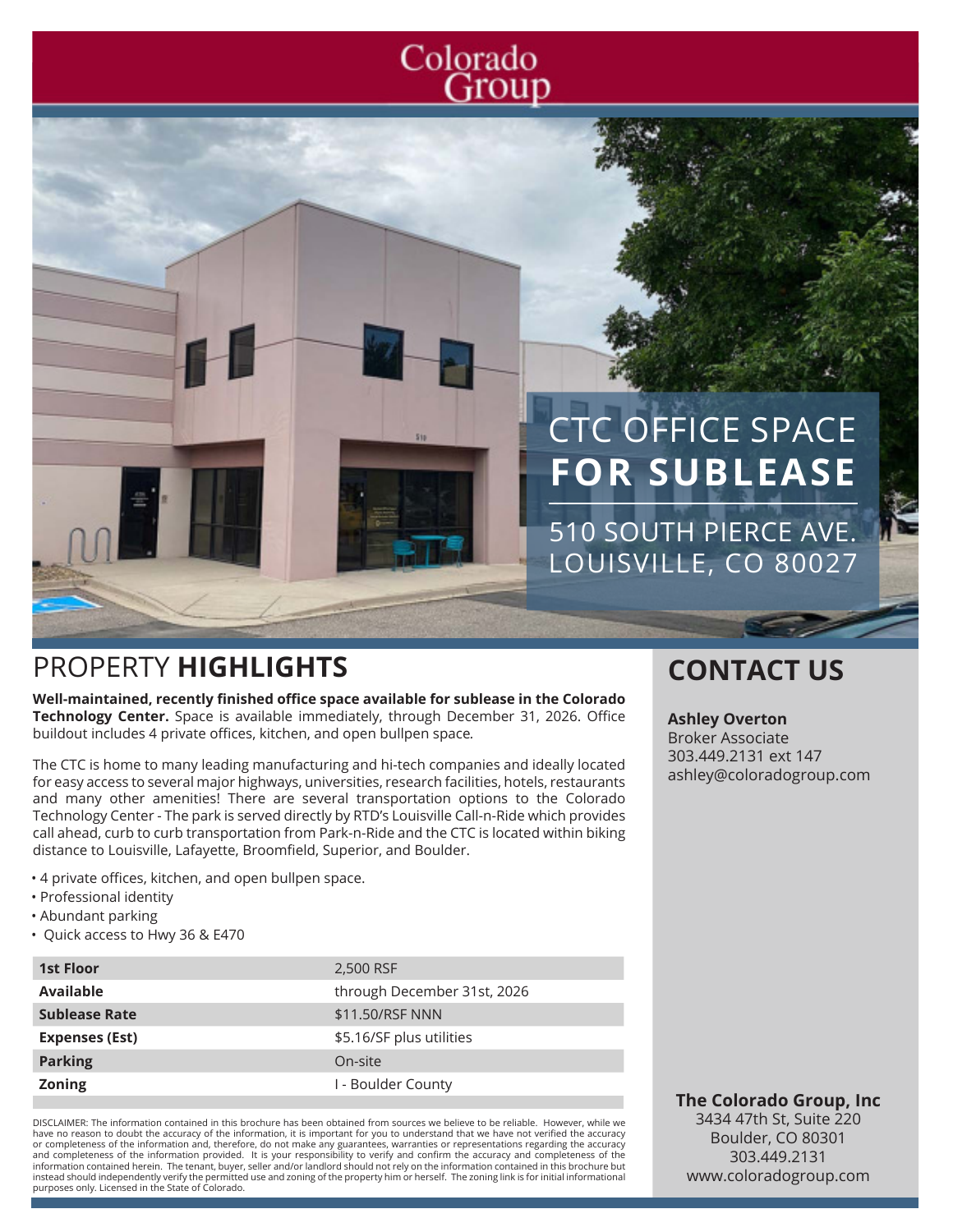## CTC OFFICE SPACE FOR SUBLEASE 510 SOUTH PIERCE AVENUE, LOUISVILLE, CO 80027

#### PROPERTY **PHOTOS**







Colorado<br>Group

**The Colorado Group, Inc. | 3434 47th St, Suite 220, Boulder, CO 80301 | 303-449-2131 | www.coloradogroup.com** \* For a complete disclaimer, please see page one of this brochure.